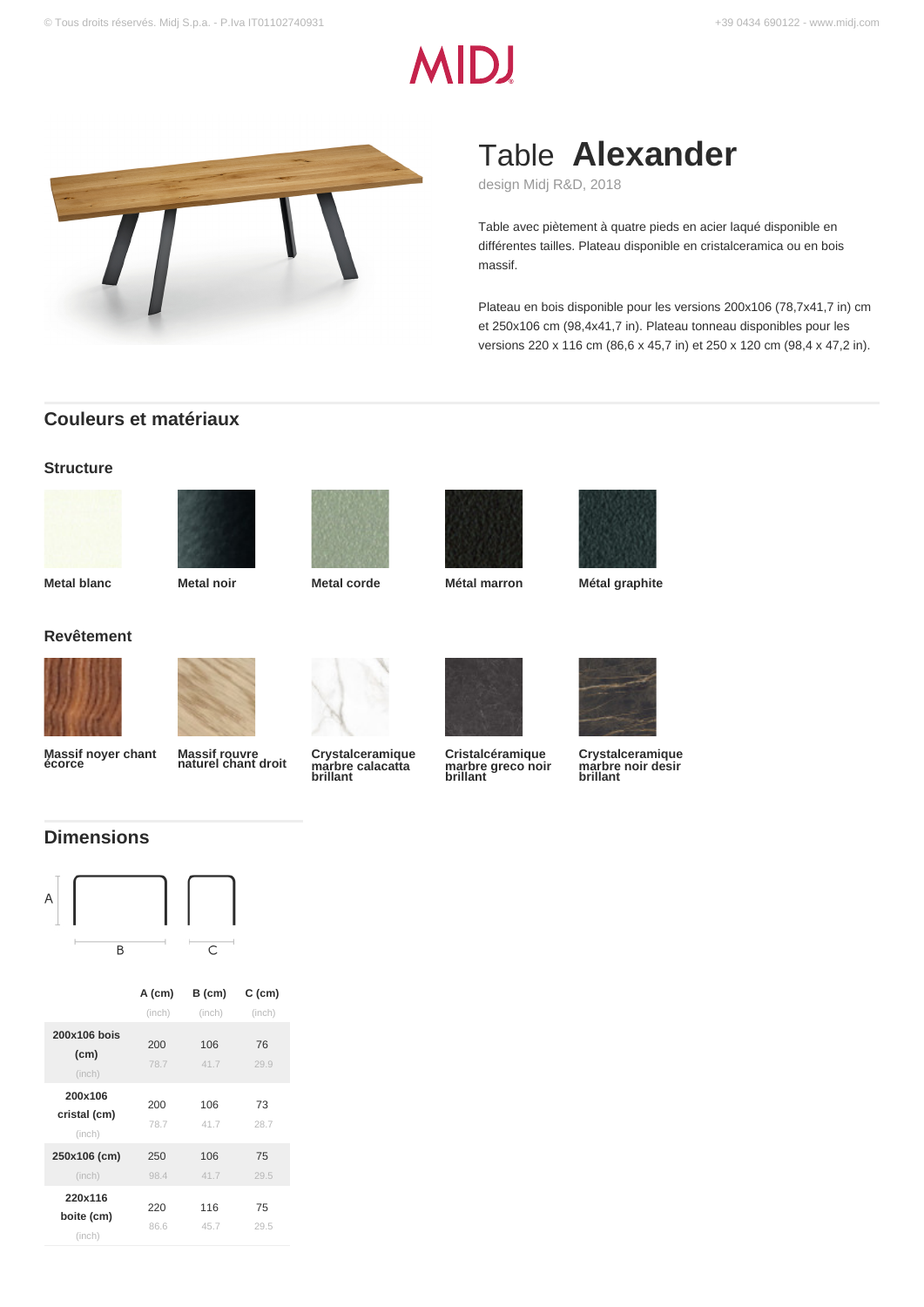|                                 | A (cm)     | B (cm)     | C (cm)     |
|---------------------------------|------------|------------|------------|
|                                 | (inch)     | (inch)     | (inch)     |
| 250x120<br>boite (cm)<br>(inch) | 250<br>984 | 120<br>472 | 75<br>29.5 |

# **Certifications matériaux**

**Crystalceramique marbre calacatta** 

### **Données volumétriques**

**Poids** 151 Kg **Volume** 0.39 mc **Colis** 3

**brillant** Crystalceramic combines elegance and resistance. Crystalceramic tops are composed of two sheets joined together: the lower layer is made of tempered glass, the upper layer of ceramic (porcelain stoneware).

> Once joined together, the sheets give life to an extremely resistant top, suitable for placement in highly used environments. The properties that the crystalceramic tops include are high water repellency, heat resistance, scratch resistance and high durability.

#### CLEANING AND MAINTENANCE

For daily cleaning we recommend using a microfiber cloth, moistened with hot water and possibly neutral detergents, making sure to rinse them in case of use. Do not use abrasive scourers or cleaners. To remove any dried residues deposited on the surface, proceed with the use of a wooden or plastic scraper. Some types of stains, if not promptly removed, could leave a more or less visible permanent ring. In case of contact with acidic liquids (such as pure lemon juice) or highly pigmented liquids (such as red wine, coffee, Coke) remove promptly and rinse with a damp and clean cloth. The persistence of the stain over time hinders its complete removal. It is possible to use bleach to remove the most stubborn stains: with a damp cloth rub the surface for a few seconds. Most of the stains will no longer be visible within 2-3 minutes of application, then rinse with water and dry. These tips are cleaning recommendations and do not guarantee complete stain removal.

We recommend that you always test the cleaning method on a hidden part of the item to check the resistance of the material.

Colour samples are to be considered approximate for each product. Slight color differences between a lot and the other are to be considered normal.

# **Certifications matériaux**

# **Cristalcéramique marbre greco noir**

**brillant brillant** Crystalceramic combines elegance and resistance. Crystalceramic tops are composed of two sheets joined together: the lower layer is made of tempered glass, the upper layer of ceramic (porcelain stoneware).

> Once joined together, the sheets give life to an extremely resistant top, suitable for placement in highly used environments. The properties that the crystalceramic tops include are high water repellency, heat resistance, scratch resistance and high durability.

#### CLEANING AND MAINTENANCE

For daily cleaning we recommend using a microfiber cloth, moistened with hot water and possibly neutral detergents, making sure to rinse them in case of use. Do not use abrasive scourers or cleaners. To remove any dried residues deposited on the surface, proceed with the use of a wooden or plastic scraper. Some types of stains, if not promptly removed, could leave a more or less visible permanent ring. In case of contact with acidic liquids (such as pure lemon juice) or highly pigmented liquids (such as red wine, coffee, Coke) remove promptly and rinse with a damp and clean cloth. The persistence of the stain over time hinders its complete removal. It is possible to use bleach to remove the most stubborn stains: with a damp cloth rub the surface for a few seconds. Most of the stains will no longer be visible within 2-3 minutes of application, then rinse with water and dry. These tips are cleaning recommendations and do not guarantee complete stain removal. We recommend that you always test the cleaning method on a hidden part of the item to check the resistance of the material.

Colour samples are to be considered approximate for each product. Slight color differences between a lot and the other are to be considered normal.

### **Certifications matériaux**